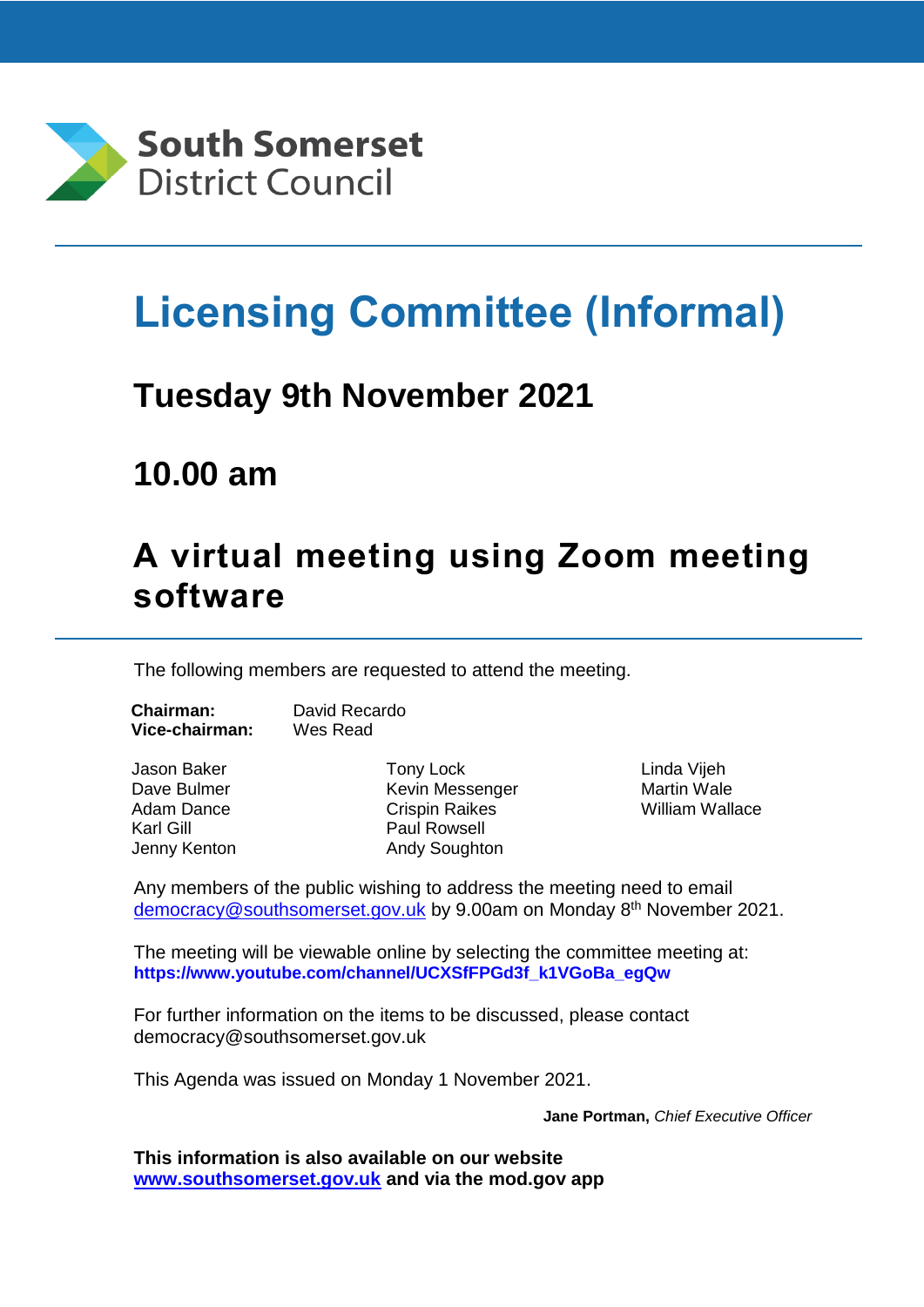### Members Questions on reports prior to the Meeting

Members of the Committee are requested to contact report authors on points of clarification prior to the Committee meeting.

### Information for the Public

The Licensing Committee shall be responsible for those functions listed in part 3 of the Constitution as being the responsibility of the Committee. This will include licensing matters referred to it by officers, in accordance with the Officer Scheme of Delegation, such as contested public entertainment licences, and applications for taxi driver licences where the officer considers the application should be determined by members. The Committee shall also be responsible for all the functions assigned to it under the Licensing Act 2003.

The Statutory Licensing Committee has responsibility for all activities under the Licensing Act 2003 and the Gambling Act 2005 except for policies and fees. Established under the Licensing Act 2003, it exercises the functions of the Licensing Authority which itself is the Council.

The Other Licensing Committee can be responsible for all other licensing matters. Established by the Council under discretionary power contained in Section 101 of the Local Government Act 1972.

It is lawful for the membership of the two committees to be the same, but they are differently constituted and run under different powers.

Licensing Committee agendas and minutes are published on the Council's website at: <http://modgov.southsomerset.gov.uk/ieDocHome.aspx?bcr=1>

The Council's Constitution is also on the web site and available for inspection in council offices.

Meetings of the Licensing Committee are held quarterly usually in the Council Offices, Brympton Way - However during the coronavirus pandemic these meetings will be held remotely via Zoom video-conferencing.

At the meetings of Full Council on 15 April 2021 and 8 July 2021 it was agreed to extend the delegation of all Executive and Quasi Judicial decisions listed in the Constitution to the Chief Executive and to the relevant Director in the Chief Executive's absence where not already delegated, in consultation with the Leader of the Council (or Deputy) and the relevant Portfolio Holder, Ward Member and Committee Member if practicable to ensure that the Council can continue to operate on-line meetings.

Councillors will continue to receive decision-making reports and meet using virtual meeting teleconferencing technology and debate the reports. They will form a view which will be communicated to the Chief Executive. The decision will be formally made by the Chief Executive (or relevant Director). This is an interim measure to 8 January 2022 when we hope to return to in-person meetings.

### Public participation at meetings (held via Zoom)

We recognise that these are challenging times but we still value the public's contribution to our virtual meetings. The public are able to participate and contribute to the meeting, you will need to be able to access the meeting through Zoom at:<https://zoom.us/join>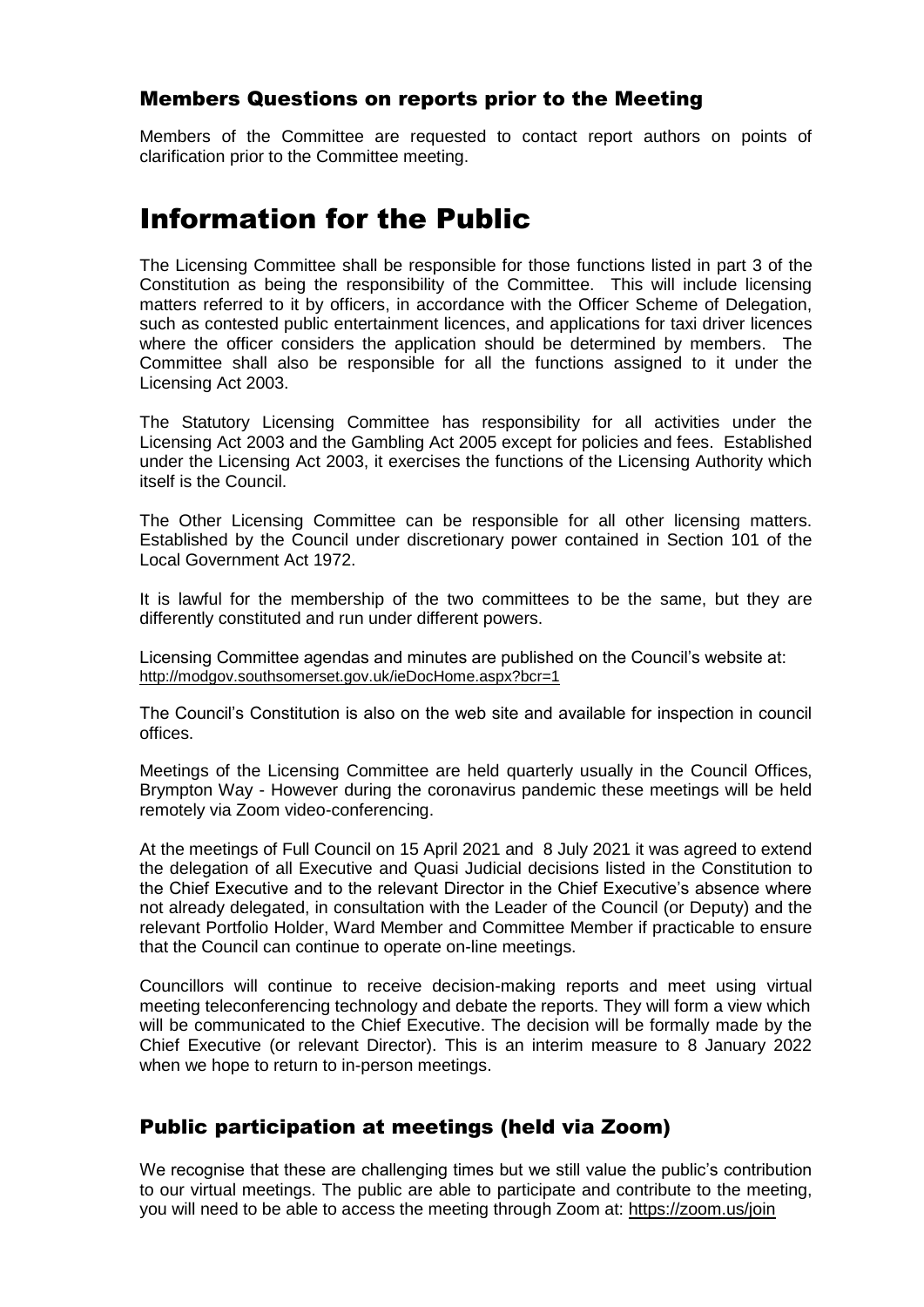Each individual speaker shall be restricted to a total of three minutes. The period allowed for public participation usually shall not exceed 15 minutes

If you would like to address the virtual meeting during public participation, please email [democracy@southsomerset.gov.uk](mailto:democracy@southsomerset.gov.uk) by 9.00am on Monday 8 November 2021. When you have registered, an officer will provide the details to join the meeting. The Chairman will invite you to speak at the appropriate time during the virtual meeting.

If you would like to view the meeting without participating, please see: **https://www.youtube.com/channel/UCXSfFPGd3f\_k1VGoBa\_egQw**

#### **Virtual meeting etiquette:**

- Consider joining the meeting early to ensure your technology is working correctly.
- Please note that we will mute all public attendees to minimise background noise. If you have registered to speak during the virtual meeting, the Chairman will unmute your microphone at the appropriate time.
- Each individual speaker shall be restricted to a total of five minutes.
- When speaking, keep your points clear and concise.
- Please speak clearly the Councillors are interested in your comments.

### Recording and photography at council meetings

Recording of council meetings is permitted, however anyone wishing to do so should let the Chairperson of the meeting know prior to the start of the meeting. The recording should be overt and clearly visible to anyone at the meeting, but non-disruptive. If someone is recording the meeting, the Chairman will make an announcement at the beginning of the meeting.

Any member of the public has the right not to be recorded. If anyone making public representation does not wish to be recorded they must let the Chairperson know.

The full 'Policy on Audio/Visual Recording and Photography at Council Meetings' can be viewed online at:

[http://modgov.southsomerset.gov.uk/documents/s3327/Policy%20on%20the%20recordin](http://modgov.southsomerset.gov.uk/documents/s3327/Policy%20on%20the%20recording%20of%20council%20meetings.pdf) [g%20of%20council%20meetings.pdf](http://modgov.southsomerset.gov.uk/documents/s3327/Policy%20on%20the%20recording%20of%20council%20meetings.pdf)

Ordnance Survey mapping/map data included within this publication is provided by South Somerset District Council under licence from the Ordnance Survey in order to fulfil its public function to undertake its statutory functions on behalf of the district. Persons viewing this mapping should contact Ordnance Survey copyright for advice where they wish to licence Ordnance Survey mapping/map data for their own use. South Somerset District Council - LA100019471 - 2021.